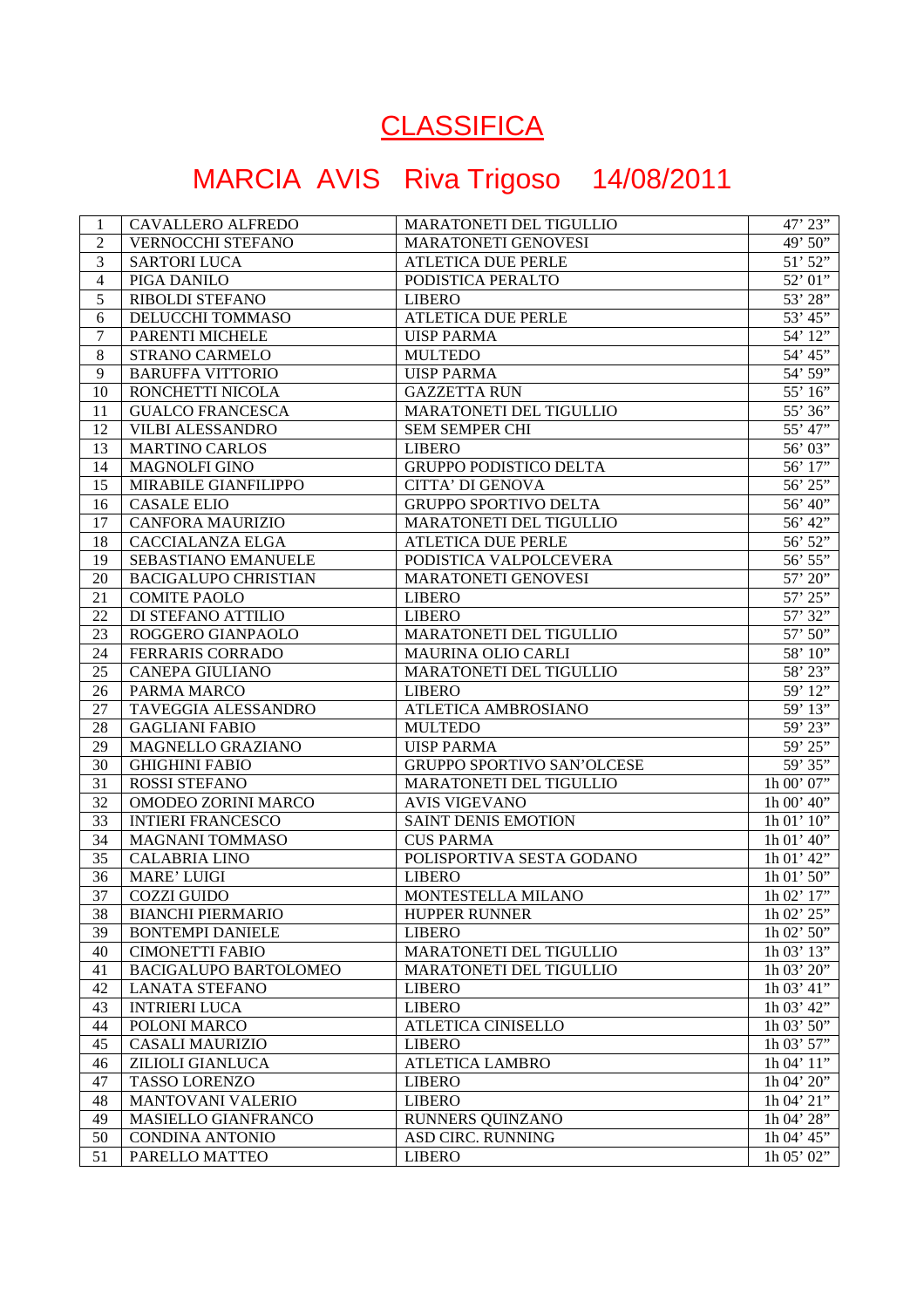| 52  | PERAZZO GUIDO              | COLAZIONE CORRENDO         | $1h$ 05' $30"$               |
|-----|----------------------------|----------------------------|------------------------------|
| 53  | <b>MUZIO CHRISTIAN</b>     | <b>ATLETICA DUE PERLE</b>  | 1h 05' 31"                   |
| 54  | ZOLEZZI ALBERTO            | <b>CANOTTIERI</b>          | 1h 05' 32"                   |
| 55  | <b>VILBI EDOARDO</b>       | <b>SEM SEMPER CHI</b>      | 1h 05' 40"                   |
| 56  | PARELLO VINCENZO           | <b>LIBERO</b>              | 1h 05' 45"                   |
| 57  | <b>BOCCONE FILIPPO</b>     | <b>LIBERO</b>              | 1h 05' 58"                   |
| 58  | <b>BOIARDI ANDREA</b>      | <b>I BOVI DI SAN BOVIO</b> | 1h 06' 06"                   |
| 59  | <b>BONASSI DAVIDE</b>      | ALTETICA DUE PERLE         | 1h 06' 17"                   |
| 60  | <b>CORINI PAOLA</b>        | <b>LIBERO</b>              | 1h 06' 20"                   |
| 61  | MALIVERNI RAFFAELE         | <b>LIBERO</b>              | 1h 06' 21"                   |
| 62  | <b>BONFANTI ALESSIO</b>    | COLAZIONE CORRENDO         | 1h 06' 50"                   |
| 63  | TAMBURINI ALESSANDRO       | <b>LIBERO</b>              | 1h 06' 55"                   |
| 64  | CATANIA MASSIMILIANO       | <b>ASD FASTWUEB</b>        | 1h 07' 03"                   |
| 65  | <b>FENELLI NICOLA</b>      | <b>ATLETICA DUE PERLE</b>  | 1h $07'$ $10''$              |
| 66  | <b>GIBELLINI MARCO</b>     | <b>LIBERO</b>              | $1h\overline{07'55''}$       |
| 67  | <b>BELLONI ANGELO</b>      | <b>LIBERO</b>              | $1h\overline{08'38''}$       |
| 68  | <b>SOLARI ENRICO</b>       | <b>LIBERO</b>              | 1h 08' 40"                   |
| 69  | FILIPELLI SANDRO           | <b>LIBERO</b>              | $1h\ 08'$ 50"                |
| 70  | TORAROLO ROBERTO           | <b>LIBERO</b>              | 1h 09' 22"                   |
| 71  | <b>GHIBAUDI FRANCO</b>     | <b>ATLETICA TORINO</b>     | 1h 09' 23"                   |
| 72  | <b>CASALINO LORENZO</b>    | <b>LIBERO</b>              | 1h 09' 25"                   |
| 73  | SPINETTI BARBARA           | <b>LIBERO</b>              | 1h $09'57''$                 |
| 74  | MIGLIARO LUIGINO           | MARATONETI DEL TIGULLIO    | 1h $10'$ $05''$              |
| 75  | <b>SCISCIOLO DARIO</b>     | <b>AZZURRO GARBAGNATE</b>  | 1h $10'$ $10''$              |
| 76  | DE FAVERI PAOLO            | MARATONETI DEL TIGULLIO    | 1h $10'30''$                 |
| 77  | <b>CRISTINO FRANCO</b>     | MARATONETI DEL TIGULLIO    | 1h $10'39''$                 |
| 78  | MORTOLA MATTEO             | <b>CUS GENOVA</b>          | 1h $11$ ' $\overline{01}$ '' |
| 79  | PRATICO' BENIAMINO         | MONTESTE ELLA MILANO       | 1h 11' 05"                   |
| 80  | SPINACCI EMANUELE          | <b>LIBERO</b>              | 1h 11' 20"                   |
| 81  | <b>BOASSO FAUSTO</b>       | SEM SEMPER CHI             | 1h 11' 20"                   |
| 82  | <b>BALDASSARRE IRENE</b>   | <b>LIBERO</b>              | 1h $11$ ' $30$ ''            |
| 83  | CONDINA GIOVANNI           | <b>LIBERO</b>              | 1h $11'$ $50''$              |
| 84  | <b>CASIRAGHI AMEDEO</b>    | <b>LIBERO</b>              | 1h $11'50''$                 |
| 85  | <b>BACIGALUPO LUCA</b>     | <b>COLAZIONE CORRENDO</b>  | 1h $12$ ' 00"                |
| 86  | STAGNARO SERGIO            | MARATONETI DEL TIGULLIO    | 1h $12'$ 40"                 |
| 87  | <b>BELLINI ANGELO</b>      | <b>LIBERO</b>              | 1h $13'30''$                 |
| 88  | <b>BIONDO MARIANO</b>      | <b>CUS GENOVA</b>          | 1h $13'$ 40"                 |
| 89  | <b>COZZI GIORGIO</b>       | MONTESTELLA MILANO         | 1h 14' 02''                  |
| 90  | <b>SIVORI ENRICO</b>       | MARATONETI DEL TIGULLIO    | 1h 14' 15"                   |
| 91  | <b>MOLISANI LUCA</b>       | <b>LIBERO</b>              | 1h 14' 20"                   |
| 92  | MOLISANI STEFANO           | <b>LIBERO</b>              | 1h 14' 25"                   |
| 93  | <b>ALLUZZI GIOEGIO</b>     | MARATONETI DEL TIGULLIO    | 1h 15' 30"                   |
| 94  | <b>GHIO DOMENICO</b>       | <b>LIBERO</b>              | 1h 14' 40"                   |
| 95  | <b>BRAGGIO CRISTOFORO</b>  | <b>LIBERO</b>              | 1h $15'$ $\overline{45''}$   |
| 96  | <b>LANDRIANI PIETRO</b>    | <b>ROAD RUNNERS MILANO</b> | 1h 16' 14"                   |
| 97  | MARIANI ALESSANDRO         | <b>LIBERO</b>              | 1h 17' 40"                   |
| 98  | <b>SIVORI MAURO</b>        | MARATONETI DEL TIGULLIO    | 1h 18' 01"                   |
| 99  | <b>BALDASSARRE MICHELE</b> | <b>LIBERO</b>              | 1h 19' 00"                   |
| 100 | <b>DONDI SIMONA</b>        | <b>LIBERO</b>              | 1h 19' $00''$                |
| 101 | MARCHESI MASSIMO           | <b>LIBERO</b>              | 1h 19' $40$ "                |
| 102 | STAGNARO ALESSIO           | <b>LIBERO</b>              | 1h 19' 55"                   |
| 103 | <b>DILIERTO STEFANO</b>    | <b>LIBERO</b>              | 1h 20' 30"                   |
| 104 | ALBERELLO ALBERTO          | <b>LIBERO</b>              | 1h 21' 00"                   |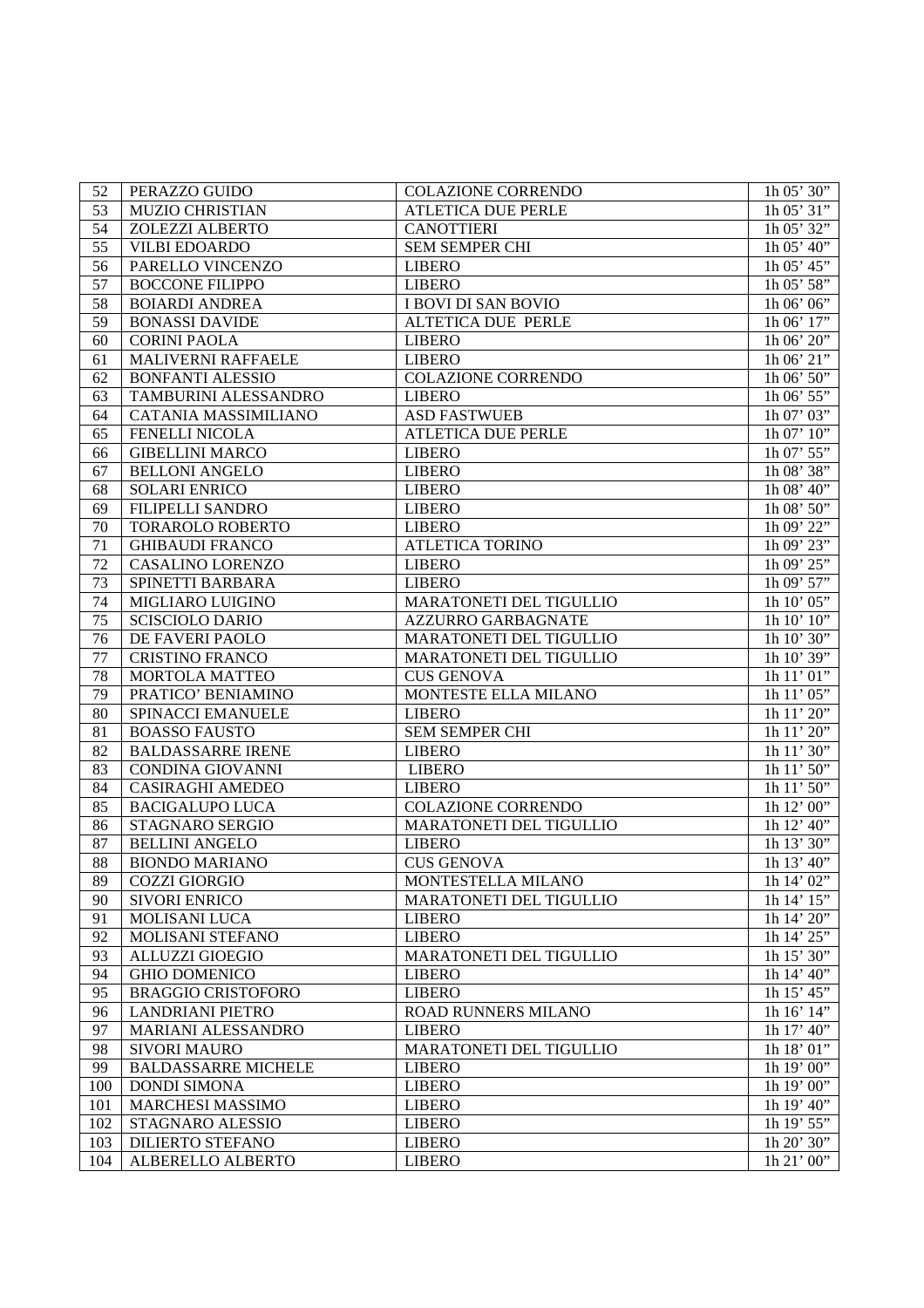| 105 | <b>BIANCHI IVANO</b>      | <b>LIBERO</b>                  | 1h 22' 00'                 |
|-----|---------------------------|--------------------------------|----------------------------|
| 106 | <b>GIUSSANI PAOLO</b>     | SEM SEMPER CHI                 | 1h 22' 00"                 |
| 107 | PIETRA MARINA             | <b>ATLETICA INTESA</b>         | 1h 23' 00"                 |
| 108 | <b>CATTANEO LIVIO</b>     | <b>SEM SEMPER CHI</b>          | 1h 23' 00''                |
| 109 | <b>COLOSIO LUCA</b>       | <b>LIBERO</b>                  | 1h 23' 10''                |
| 110 | <b>BRIZZOLARA MARCO</b>   | <b>LIBERO</b>                  | 1h $23'$ $20''$            |
| 111 | <b>GRAZIANI GIULIANO</b>  | <b>NON SOLO BICI</b>           | 1h 24' 00"                 |
| 112 | <b>SALA PAOLO</b>         | <b>NON SOLO BICI</b>           | 1h 24' 05"                 |
| 113 | <b>FERRI MORENA</b>       | SEM SEMPER CHI                 | 1h 24' 05"                 |
| 114 | <b>BARBIERI MIRCO</b>     | <b>LIBERO</b>                  | 1h 25' 00"                 |
| 115 | <b>MAFFINI MAURIZIO</b>   | <b>LIBERO</b>                  | 1h $25'$ 00"               |
| 116 | <b>CIUFFINI ROBERTO</b>   | <b>ATLETICA INTESA</b>         | 1h $25'$ 00"               |
| 117 | TASSANO MARTINO           | <b>LIBERO</b>                  | 1h 25' 00"                 |
| 118 | <b>VALSECCHI LUCA</b>     | SEM SEMPER CHI                 | 1h 25' 30"                 |
| 119 | <b>FIORE MARCO</b>        | <b>LIBERO</b>                  | 1h $26'00''$               |
| 120 | RUSTICHELLI PAOLO         | PODISTICA FORESE               | 1h 26' $30"$               |
| 121 | RUSTICHELLI CHRISTIAN     | <b>LIBERO</b>                  | 1h 26' 30"                 |
| 122 | <b>BELLINI NICOLO'</b>    | <b>LIBERO</b>                  | 1h $26'$ 50"               |
| 123 | SILIGARDI AURELIO         | <b>LIBERO</b>                  | 1h 26' $55"$               |
| 124 | <b>ISELLA ANGELO</b>      | <b>CREMELLA</b>                | 1h 30' 40"                 |
| 125 | DELL'ORTO DONATO          | <b>CREMELLA</b>                | 1h 30' 45"                 |
| 126 | <b>GHEZZI MASSIMO</b>     | <b>CREMELLA</b>                | 1h 30' 45"                 |
| 127 | <b>LANOTTE MARIO</b>      | <b>LIBERO</b>                  | 1h 31' 22"                 |
| 128 | <b>MATRANGA DANIELA</b>   | <b>LIBERO</b>                  | 1h $31'$ $\overline{30''}$ |
| 129 | <b>BALLARINI DANIELE</b>  | <b>LIBERO</b>                  | 1h $31\overline{)59"$      |
| 130 | <b>ROSSI MARCO</b>        | <b>LIBERO</b>                  | $1h\ 31\ 59$               |
| 131 | XIN RONG ZHU              | <b>SEM SEMPER CHI</b>          | 1h 32' $00"$               |
| 132 | <b>JIMENEZ NELLY</b>      | <b>LIBERO</b>                  | 1h 32' $00"$               |
| 133 | PUSTERLA CAMILLA          | <b>SEM SEMPER CHI</b>          | 1h $32\overline{00}$       |
| 134 | <b>GIUFFRE' SIMONE</b>    | <b>SEM SEMPER CHI</b>          | 1h 32' $00"$               |
| 135 | <b>MARIANI FRANCESCO</b>  | <b>LIBERO</b>                  | 1h 32' $00"$               |
| 136 | <b>CUSINATO FRANCO</b>    | <b>LIBERO</b>                  | 1h 32' $00"$               |
| 137 | <b>CUSINATO MATTEO</b>    | <b>LIBERO</b>                  | 1h 32' $00"$               |
| 138 | SINIERI ALESSANDRO        | <b>LIBERO</b>                  | 1h 32' $00"$               |
| 139 | PUSTERALA FRANCESCO       | SEM SEMPER CHI                 | 1h 33' $00"$               |
| 140 | <b>GHIBELLINI JESSICA</b> | <b>LIBERO</b>                  | 1h 33' 29"                 |
| 141 | <b>VALENTE MARCO</b>      | <b>LIBERO</b>                  | $1h\,33'\,40"$             |
| 142 | <b>PUSTERLA CATERINI</b>  | <b>SEM SEMPER CHI</b>          | 1h 34' 20"                 |
| 143 | <b>BONISOLI ROBERTO</b>   | <b>LIBERO</b>                  | $1h\,34'30''$              |
| 144 | <b>MAURI IVANO</b>        | <b>LIBERO</b>                  | $1h\,34'30''$              |
| 145 | OLIVARI CLAUDIA           | <b>MARATONETI DEL TIGULLIO</b> | $1h\,34'$ 40"              |
| 146 | <b>VILBI GIACOMO</b>      | <b>SEM SEMPER CHI</b>          | $1h\,40'$ 30"              |
| 147 | <b>CAROSINI NICOLETTA</b> | <b>MARATONETI DEL TIGULLIO</b> | $1h\,40'$ 50"              |
| 148 | <b>VILBI LAURA</b>        | <b>SEM SEMPER CHI</b>          | 1h 41' $22$ "              |
| 149 | <b>TORRE RITA</b>         | <b>MARATONETI DEL TIGULLIO</b> | 1h 42' 20''                |
| 150 | <b>PUSTERLA ANDREA</b>    | <b>SEM SEMPER CHI</b>          | 1h 45' 00''                |
| 151 | <b>VIACONZI FRANCESCO</b> | <b>GOLFO DEI POETI</b>         | $1h\,46'$ 00"              |
| 152 | <b>BUSSOLI MIRIAN</b>     | <b>LIBERO</b>                  | $1h\,46'$ 00"              |
| 153 | <b>MARTINO COSIMO</b>     | <b>LIBERO</b>                  | 1h 47' 00''                |
| 154 | <b>SGAMBATI ACHILLE</b>   | PODISTICA GAU                  | 1h47'31''                  |
| 155 | <b>VIVANTI RITA</b>       | <b>LIBERO</b>                  | 1h 48' 00''                |
| 156 | <b>MORARA MASSIMO</b>     | <b>LIBERO</b>                  | $1h\,48'$ 05"              |
| 157 | <b>NEGRI CLAUDIO</b>      | <b>LIBERO</b>                  | 1h49'11'                   |
|     |                           |                                |                            |